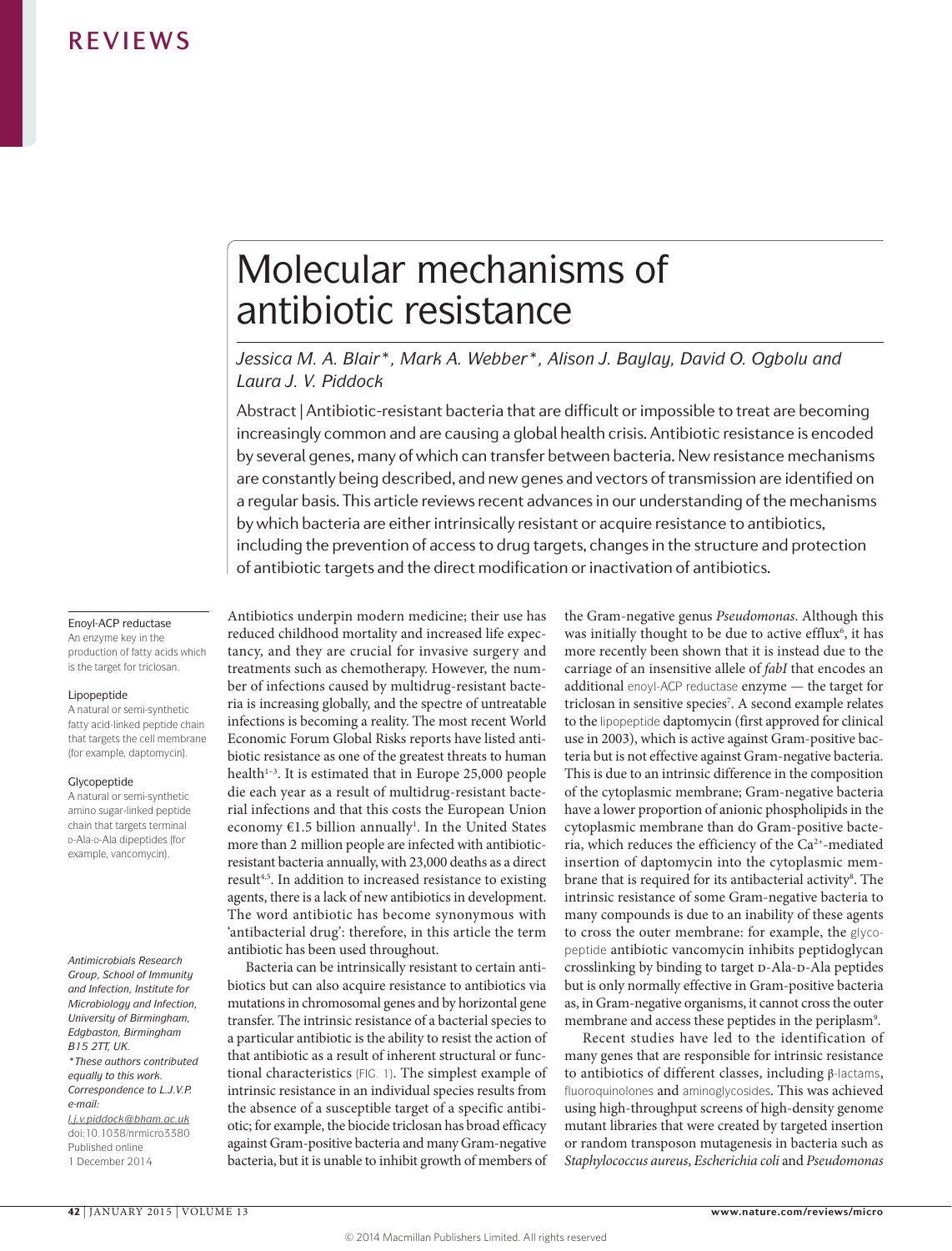

Figure 1 | **Intrinsic mechanisms of resistance.** The figure shows an overview of intrinsic resistance mechanisms. The example shown is of β-lactam antibiotics targeting a penicillin-binding protein (PBP). Antibiotic A can enter the cell via a membrane-spanning porin protein, reach its target and inhibit peptidoglycan synthesis. Antibiotic B can also enter the cell via a porin, but unlike Antibiotic A, it is efficiently removed by efflux. Antibiotic C cannot cross the outer membrane and so is unable to access the target PBP.

### β-lactams

An important class of antibiotics, members of which contain a β-lactam ring and inhibit peptidoglycan synthesis by covalent binding to the active-site Ser of penicillin-binding proteins. β-lactam subclasses include carbapenems, cephalosporins, penicillins, monobactams and clavams.

### Fluoroquinolones

Synthetic compounds that target topoisomerases. Examples include nalidixic acid and ciprofloxacin.

#### Aminoglycosides

Natural or semi-synthetic amino sugars that target translation by binding to the 30S subunit of the ribosome. Examples include gentamicin, tobramycin, streptomycin and kanamycin.

*aeruginosa*10,11. Screening these libraries for antibiotic susceptibility has identified possible novel drug combinations in which one agent can inhibit an intrinsic resistance mechanism and so increase the spectrum of activity of other antibiotics beyond normal target species. For example, analysis of the susceptibility phenotypes resulting from inactivation of all non-essential *E. coli* genes identified putative targets, including thioredoxin (TrxA), thioredoxin reductase (TrxB), FabI, RecQ, SapC and the  $D-Ala-D-Ala$  carboxypeptidase DacA, which, if inhibited, can greatly promote the activity of existing drugs, including rifampicin, triclosan, nitrofurantoin, aminoglycosides and some  $β$ -lactams<sup>11</sup>. Understanding the genetic basis of intrinsic bacterial resistance, and hence the spectrum of activity of an antibiotic, can therefore guide the development of new combinations of agents with improved or expanded activity against target species. Various studies have identified *in vitro* synergies between unconventional combinations of antibiotics that can be used to target particularly problematic pathogens such as *Acinetobacter baumannii* and *Neisseria gonorrhoeae*12–14. Combining information from studies seeking synergy with those that use genetic screens to identify interactions between biochemical pathways could extend the arsenal of antibiotics and enable the use of existing drugs against species that are thought to be intrinsically resistant.

In addition to intrinsic resistance, bacteria can acquire or develop resistance to antibiotics. This can be mediated by several mechanisms, which fall into three main groups: first, those that minimize the intracellular concentrations of the antibiotic as a result of poor penetration into the bacterium or of antibiotic efflux; second, those that modify the antibiotic target by genetic mutation or post-translational modification of the target; and third, those that inactivate the antibiotic by hydrolysis or modification.

Each of these mechanisms has been reviewed over the past decade15–17. Therefore, this Review provides an update of the latest research for each type of antibiotic resistance mechanism and puts it into global context in terms of prevalence, the biological impact on the bacterium and the potential impact on clinical treatment.

### Prevention of access to target

*Reduced permeability.* Compared with Gram-positive species, Gram-negative bacteria are intrinsically less permeable to many antibiotics as their outer membrane forms a permeability barrier<sup>18,19</sup>. Hydrophilic antibiotics cross the outer membrane by diffusing through outermembrane porin proteins. In most Enterobacteriaceae, the major porins, such as the outer-membrane proteins OmpF and OmpC of *E. coli*, are thought to function as non-specific channels; previous evidence that suggested drug-binding sites were present within these channels now seems to be incorrect<sup>18,20</sup>. Therefore, reducing the permeability of the outer membrane and limiting antibiotic entry into the bacterial cell is achieved by the downregulation of porins or by the replacement of porins with more-selective channels. This well-established mechanism of intrinsic antibiotic resistance in Gram-negative bacteria has been reviewed previously (see, for example, REF. 21). However, recent data have shown that in Enterobacteriaceae, *Pseudomonas* spp. and *Acinetobacter* spp., reductions in porin expression significantly contribute to resistance to newer drugs such as carbapenems and cephalosporins, to which resistance is usually mediated by enzymatic degradation<sup>21-25</sup>. For example, clinically relevant resistance to carbapenems in Enterobacteriaceae can occur in the absence of carbapenemase production if mutations reduce porin production or if mutant porin alleles are present<sup>22,26</sup>. The selective pressure exerted by carbapenems to favour the emergence of mutations in porin genes, as well as in genes that regulate porin expression, has been shown by the rapid accumulation of mutations in these genes in *E. coli* and *Enterobacter* spp. after carbapenem exposure<sup>23,27,28</sup>. In addition, isolates of *Klebsiella pneumoniae* that express porin variants have been associated with clonal lineages that have caused global outbreaks of infection<sup>24,29</sup>.

*Increased efflux.* Bacterial efflux pumps actively transport many antibiotics out of the cell and are major contributors to the intrinsic resistance of Gram-negative bacteria to many of the drugs that can be used to treat Gram-positive bacterial infections. When overexpressed, efflux pumps can also confer high levels of resistance to previously clinically useful antibiotics. Some efflux pumps have narrow substrate specificity (for example, the Tet pumps), but many transport a wide range of structurally dissimilar substrates and are known as multidrug resistance (MDR) efflux pumps.

There are well-studied examples of MDR efflux pumps that are present in all bacteria, and new pumps that export antibiotics continue to be described. In the past 2 years, these have included MdeA in *Streptococcus mutans*, FuaABC in *Stenotrophomonas maltophilia,* KexD in *K. pneumoniae* and LmrS in *S. aureus*<sup>30-33</sup>.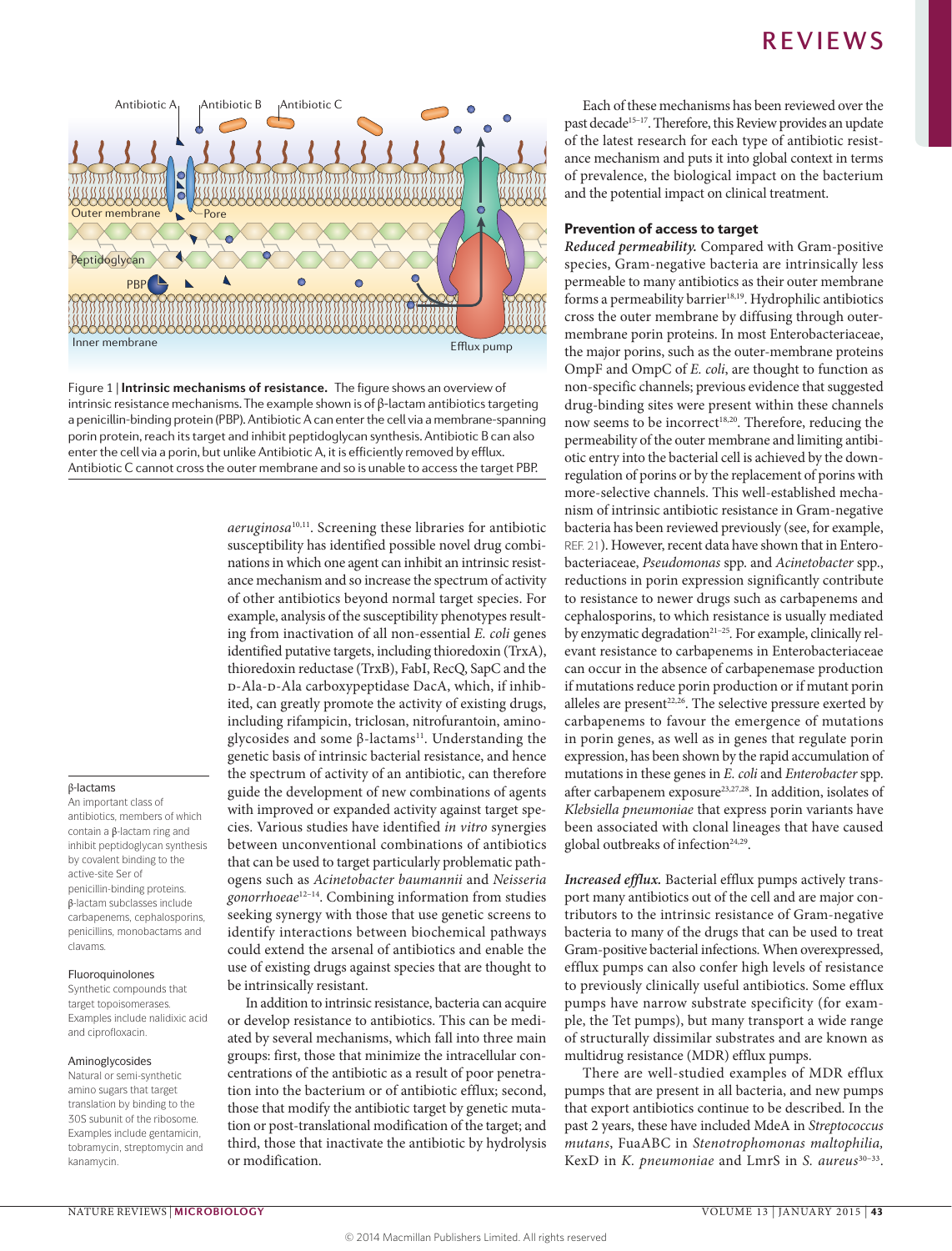

nodulation division (RND) efflux pumps is controlled by a locally encoded TetR family Figure 2 | **Pathways regulating multidrug efflux. a** | Baseline expression of resistance repressor, and levels of the AraC family transcription factor, which can relieve TetR-mediated repression are kept low by repression from the multiple antibiotic resistance protein (MarR) family repressor. **b** | Mutations in the *marR* family repressor gene cause the repressor to lose the ability to inhibit AraC family activators. Increased expression of the AraC activator confers increased expression of the RND efflux pump AcrB and the periplasmic adaptor AcrA. **c** | Mutation in the TetR family repressor gene reduces the repressor binding upstream of *acrA* and *acrB*, leading to increased transcription of *acrAB*. **d** | Antibiotics bind to MarR and cause conformational changes that prevent repression of the AraC activator. Increased expression of the AraC activator leads to increased transcription of *acrA* and *acrB*. Activated pathways are indicated by solid arrows and inhibited pathways are indicated by dashed arrows.

Although all bacteria carry multiple genes that encode MDR efflux pumps on their chromosomes, some have been mobilized: that is, they have been mobilized onto plasmids that can transfer between bacteria. Genes coding for a novel tripartite resistance nodulation division (RND) pump were recently found to be carried on an IncH1 plasmid that was isolated from a *Citrobacter freundii* strain that also carried the gene for the antibiotic-targeting enzyme New Delhi metallo-βlactamase 1 (NDM1)<sup>34</sup>. This is a worrying development as it shows that this resistance mechanism is transmissible and could be rapidly disseminated to other clinically relevant pathogens.

The RND family of MDR efflux pumps is found in Gram-negative bacteria and is the best characterized

of the clinically relevant MDR efflux transporters. When overexpressed, RND pumps confer clinically relevant levels of MDR and export an extremely wide range of substrates<sup>35</sup>. Well-studied examples include the multidrug efflux pump AcrB in *E. coli* and MexB in *P. aeruginosa*. RND pumps, such as AcrB, are homotrimers that reside in the inner membrane and form a tripartite complex with a periplasmic adaptor protein, such as AcrA or MexA, and an outer-membrane channel, such as TolC or OprM. Substantial progress has been made in understanding the structure and function of these efflux pumps (reviewed in REFS 36,37). Briefly, co-crystallization of *E. coli* AcrB in complex with substrates, along with computational studies, has shown that AcrB has two distinct binding pockets (distal and proximal). These pockets can accommodate substrates of different sizes and properties, which explains how the pumps can transport and provide resistance to such a broad range of antibiotics<sup>19,38-42</sup>. Further understanding of substrate binding has been gained from the detection of mutations occurring within the binding pockets; for example, a substitution at residue 288, within the distal binding pocket of AcrB, was found in clinical isolates of *Salmonella enterica* subsp. *enterica* serovar Typhimurium selected during antibiotic therapy. The substitution altered substrate binding and conferred antibiotic resistance, including to ciprofloxacin (J.M.A.B, and L.J.V.P, unpublished observations).

A structure of the whole tripartite system of *E. coli* AcrAB–TolC based on data produced with cryo-electron microscopy of an artificial assembly of mutant proteins has more recently been published, thereby addressing several outstanding questions about the pump structure and function<sup>43</sup>. Du and colleagues showed that the stoichiometry of the pump is 3/6/3 (AcrB/AcrA/TolC), which differs from previous models<sup>44</sup> but is in agreement with structures for RND pumps, including CusBA in other Gram-negative species, and with data regarding the stoichiometry of periplasmic adapter proteins<sup>45-48</sup>.

Bacteria that overexpress efflux pumps, including Enterobacteriaceae, *P. aeruginosa* and *S. aureus*, have been isolated from patients since the 1990s<sup>49-51</sup>. Understanding the mechanism of overexpression is important as this is a common mechanism of resistance in clinical isolates, and thorough knowledge of the mechanism could enable the design of novel therapeutics to prevent the production of efflux-pump proteins. The transcription of genes that encode efflux pumps is controlled by local regulators, which are encoded alongside the efflux-pump genes, and by global regulators, which have broader biological functions (FIG. 2a). Global regulators include transcription factors of the AraC–XylS family, such as MtrA, which enhances transcription of *mtrCDE* in *N. gonorrhoeae*<sup>52</sup>, and RamA, which activates transcription of *acrAB–tolC* in *Salmonella* spp.53. Many of the AraC–XylS family of regulators are encoded alongside a repressor of the multiple antibiotic resistance protein (MarR) family, including *marR*, which is encoded with *marA* in *E. coli*, and *ramR*, which is encoded with *ramA* in *S*. Typhimurium54,55. Overexpression of the AraC–XylS transcription factors follows loss of repression by the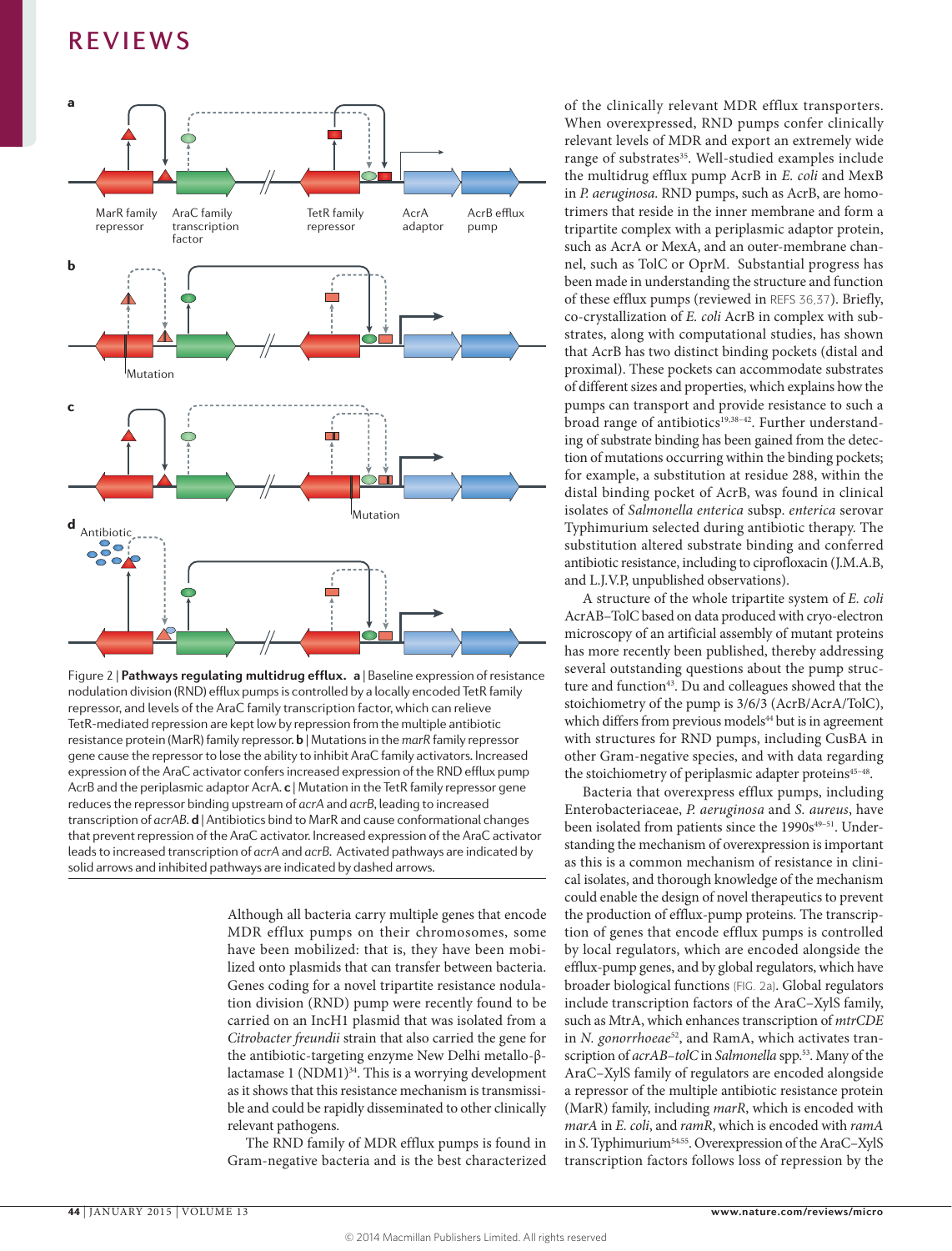corresponding MarR family protein<sup>56–58</sup>. The increased expression of these transcription factors, including MarA, SoxS, RamA or Rob in Enterobacteriaceae, confers MDR as a result of the increased expression of efflux pumps and repression of porin proteins<sup>53,59</sup>.

The high-level expression of efflux genes seen in multidrug-resistant bacteria is often due to mutation in the regulatory network controlling efflux-pump expression (FIG. 2b,c). These mutations can be within a local repressor, a global transcription factor or intergenic sites that alter the expression of pump genes or their regulators60–66. Mutations can alter promoter activity; a recent example is the detection of a single-base-pair mutation in the consensus –10 sequence upstream of *mtrC* in *N. gonorrhoeae* that forms a new promoter with stronger activity, causing constitutive overexpression of the efflux pump and multidrug resistance<sup>54</sup>.

Increased expression of efflux pumps can also occur as a result of induction in response to environmental signals and in conditions in which their function is required. For example, the *acrAB* genes in *E. coli* and *Salmonella* spp. are induced by small molecules that would be encountered during infection, such as indole and bile57,67–69, whereas expression of MtrCDE of *N. gonorrhoeae* and NorA of *S. aureus* is responsive to iron limitation, which is a common hallmark of the host environment<sup>70,71</sup>. The most common mechanism of induction of efflux pump gene expression is the direct binding of a molecule to a transcriptional repressor protein, which decreases binding of the repressor to its target DNA (FIG. 2d). The structures of several regulatory repressor proteins have recently been solved, improving our understanding of this mechanism of resistance. For example, the structure of the *Mycobacterium tuberculosis* TetR family transcriptional repressor Rv1219c has been recently solved; this protein controls expression of the ABC family transporter RV1217c–Rv1218c, which is responsible for the export of isoniazid and rifampicin<sup>72</sup>, and the structure revealed a large multidrug-binding pocket<sup>73</sup>. Similarly, the structure of RamR, the transcriptional repressor of the *ramA* gene, has been solved in complex with several ligands<sup>74</sup>. Inducing compounds reduced the binding affinity of RamR to DNA, increasing *ramA* expression. Understanding the molecular basis of induction of efflux could allow the development of chemical modulators to prevent efflux de-repression, and these modulators could be used in conjunction with antibiotics in novel therapeutic strategies.

### Changes in antibiotic targets by mutation

Most antibiotics specifically bind to their targets with high affinity, thus preventing the normal activity of the target. Changes to the target structure that prevent efficient antibiotic binding, but that still enable the target to carry out its normal function, can confer resistance (FIG. 3). During the course of infection there are often large and diverse populations of pathogens, and if a single point mutation in the gene encoding an antibiotic target can confer resistance to the antibiotic, strains with this mutation can then proliferate. The genes that encode the targets of some antibiotics exist in multiple copies; for example, linezolid (the first oxazolidinone antibiotic to be developed, which entered clinical use just over 10 years ago) targets the 23S rRNA ribosomal subunit of Gram-positive bacteria, which is encoded by multiple, identical copies of its gene. Clinical use of linezolid has selected for resistance in *S. pneumoniae* and *S. aureus* by mutation in one of these copies, followed by recombination at high frequency between homologous alleles, which rapidly produces a population weighted in favour of carriage of the mutant allele<sup>75-77</sup>.

Transformation — that is, uptake of DNA from the environment — can confer antibiotic resistance by target protein modification through the formation of 'mosaic' genes. The archetypal example of this is penicillin resistance in *S. pneumoniae*, which is conferred by mosaic penicillin-binding protein (*pbp*) genes encoding penicillin-insensitive enzymes. These mosaic alleles have arisen by recombination with DNA from the closely related species *Streptococcus mitis*. Mosaicism in the *penA* gene (which encodes a PBP) in *N. gonorrhoeae* has also been linked with high-level resistance to extendedspectrum cephalosporins. Infections with *N. gonorrhoeae* are currently one of the biggest challenges in clinical microbiology owing to the emergence of pan-resistant isolates and the resulting loss of the utility of ceftriaxone as a therapeutic option for these isolates<sup>78</sup>.

Another example of a target change is acquisition of a gene homologous to the original target, such as in methicillin-resistant *S. aureus* (MRSA), in which methicillin resistance is conferred by acquisition of the staphylococcal cassette chromosome *mec* (SCC*mec*) element. This carries the *mecA* gene, which encodes the β-lactaminsensitive protein PBP2a; this protein enables cell wall biosynthesis to occur despite the native PBP being inhibited in the presence of antibiotic<sup>79</sup>. Many SCCmec elements have been identified in different *Staphylococcus* species, and there is evidence that the *mecA* allele has been mobilized several times<sup>80</sup>. The presence of a mecAcontaining SCC*mec* element was thought to be the defining characteristic of MRSA. However, a divergent *mecA* allele, named *mecC*, has recently been identified in isolates from livestock and humans in the United Kingdom, Denmark and Ireland<sup>80-82</sup>. The mecC gene shares 70% nucleotide identity to *mecA* and is carried on a type XI SCC*mec* element. The presence of *mecC* MRSA presents a potential problem for diagnosis as it is not detected by standard PCR assays for *mecA* or by agglutination assays for PBP2a<sup>83</sup>. The antibiotic-resistance phenotype of *mecC* MRSA also differs slightly from *mecA* MRSA: isolates carrying *mecC* are more susceptible than *mecA* isolates to oxacillin but retain resistance to cefoxitin<sup>32,84,85</sup>.

### Modification (and protection) of targets

Protection by modification of the target can also be an effective means of antibiotic resistance that does not require a mutational change in the genes encoding the target molecules (FIG. 3). In recent years, protection of targets has been found to be a clinically relevant mechanism of resistance for several important antibiotics; for example, the erythromycin ribosome methylase (*erm*) family of genes methylate 16S rRNA and alter the drug-binding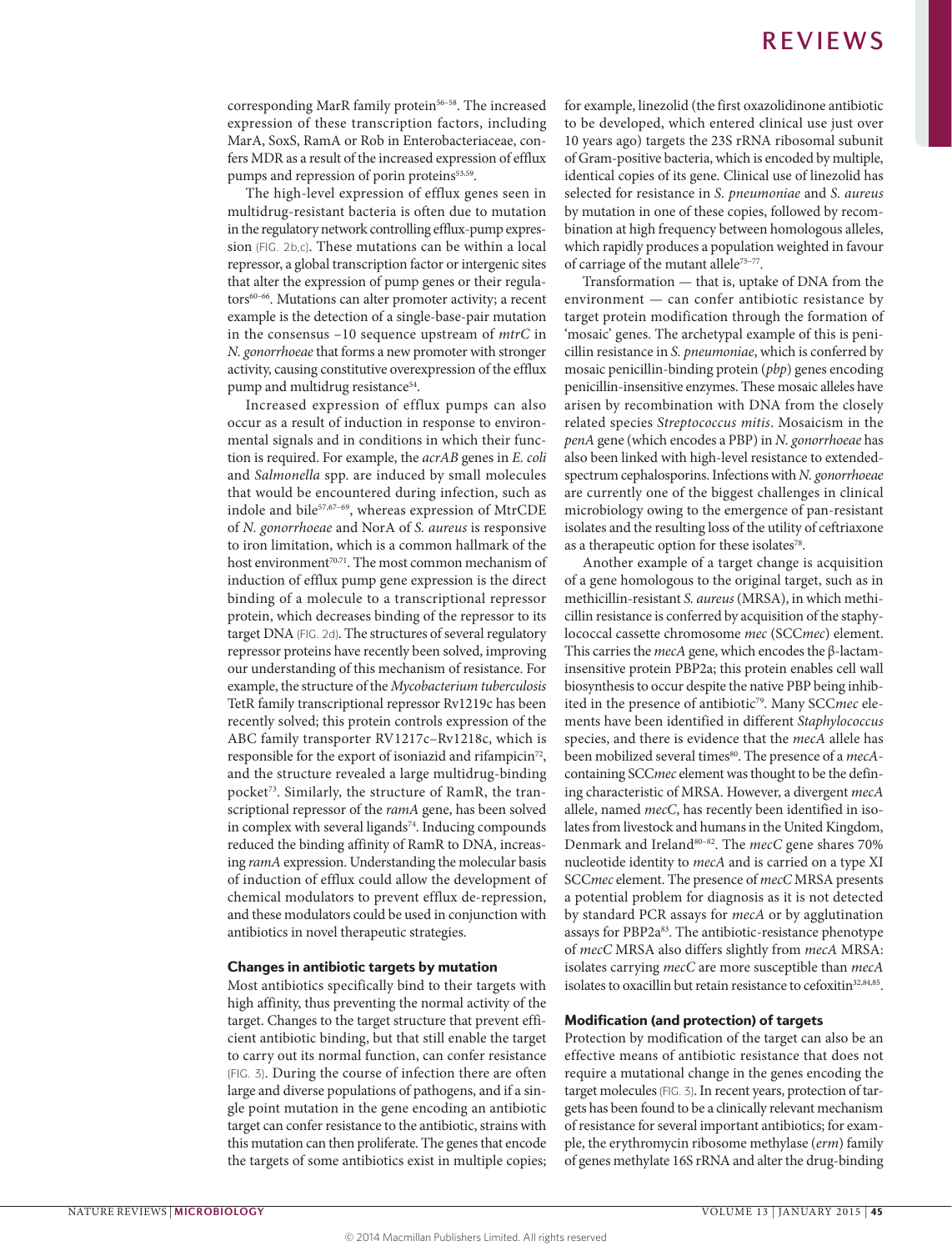

bind tightly to its specific target and exert an inhibitory effect. **b** | Mutation of the target Figure 3 | **Target site changes. a** | A susceptible host in which an antibiotic is able to site (for example, as found in mutations in topoisomerase genes in many species that confer fluoroquinolone resistance) or recombination to provide a mosaic allele (as found in the mosaic penicillin-binding proteins in pneumococci and gonococci that confer β-lactam resistance) results in a functional target with reduced affinity for the antibiotic, which does not bind efficiently and therefore has a reduced or negligible effect. **c** | Modification of the target by addition of a chemical group can also prevent antibiotic binding without altering the primary protein sequence of the target, which retains its activity.

site, thus preventing the binding of macrolides, lincosamines and streptogramins<sup>73</sup>. Another recently identified example is the chloramphenicol–florfenicol resistance (*cfr*) methyltransferase, which specifically methylates A2503 in the 23S rRNA; this confers resistance to a wide range of drugs that have targets near this site, including phenicols, pleuromutilins, streptogramins, lincosamides and oxazolidonones (including linezolid)<sup>86</sup>. Initially isolated in 1997 from a bovine staphylococcal isolate, the *cfr* gene was subsequently isolated from animal and human isolates of Gram-positive and Gram-negative bacteria, including *S. aureus* and *E. coli*87. The *erm* and *cfr* genes are both often carried on plasmids, which function as vectors to drive their wide dissemination<sup>77,88</sup>. The aminoglycoside antibiotics are protein synthesis inhibitors that function by binding to the ribosome. One mechanism of resistance to aminoglycosides is modification of the target ribosome by methylation. This was not previously thought to be a clinically relevant mechanism of resistance, but the enzymes that are responsible have recently been detected in several bacterial pathogens; for example, the *armA* gene, which encodes a methyltransferase, has been found in clinical isolates of Enterobacteriacae throughout North America, Europe and India, and *rmt* genes, which encode another methyltransferase, have been found in North America, Central and South America, and India<sup>89,90</sup>

The *qnr* families of quinolone resistance genes have also been found on plasmids in various pathogens. The *qnr* genes encode pentapeptide repeat proteins (PRPs), which bind to and protect topoisomerase IV and DNA gyrase from the lethal action of quinolones. A recent model of the mechanism of action of PRPs is based on structural data of QnrB1, which suggests that PRPs interact with topoisomerase–quinolone complexes after drug binding and promote release of the quinolone<sup>91</sup>. This rescues the topoisomerase and enables it to complete its normal activity and re-ligate DNA, thus preventing the release of double-stranded DNA breaks, which normally result from quinolone–topoisomerase interaction<sup>91</sup>.

The polymyxin antibiotics, polymyxin B and polymyxin E (also known as colistin), are cyclic antimicrobial peptides with long, hydrophobic tails that target Gram-negative bacteria92,93. This specificity is based on their binding to lipopolysaccharide (LPS); antibacterial activity is conferred by the hydrophobic chain, which disrupts both cell membranes<sup>72,73</sup>. Owing to a lack of alternative therapies in recent years, colistin has become widely used in the treatment of infections by multidrug-resistant *P. aeruginosa*, *Acinetobacter* spp. and Enterobacteriaceae and, as a consequence, polymyxin resistance has developed. This resistance is often associated with changes in the expression of regulators affecting LPS production, which result in alterations in the target and reduce binding of the drug. For example, mutations that result in overexpression of *pmrC*, the product of which modifies lipid A, have been detected in the genes encoding the two-component regulatory system PmrAB92,94–96. These mutations cause the addition of phosphoethanolamine to lipid A and, as a result, colistin binding is reduced through lowering of the negative charge of the LPS<sup>95</sup>. Mutations in the genes encoding the PhoPQ two-component system, or its regulators, can also confer colistin resistance via increased expression of the PmrAB system<sup>97,98</sup>. This is a common resistance mechanism in *K. pneumoniae*<sup>99</sup>.

Daptomycin specifically targets anionic phospholipids in the cytoplasmic membrane of Gram-positive bacteria and, in the presence of calcium ions, it inserts into the membrane, causing depolarization and the loss of intracellular contents8,10. In *S. aureus*, daptomycin resistance can occur as a result of point mutations in *mprF* (which encodes the multiple peptide resistance factor, a protein that decorates anionic phospholipid phosphatidylglycerol with L-Lys), resulting in remodelling of the phospholipid content of the membrane; this in turn alters the membrane charge and phospholipid composition, thus reducing binding of daptomycin<sup>100</sup>. One important use of daptomycin has been to treat serious infections caused by enterococci, particularly *Enterococcus faecium*. However, resistance can emerge during therapy; although the mechanisms by which enterococci can resist daptomycin are not fully understood, recent evidence has identified several genes and pathways that correlate strongly with daptomycin susceptibility<sup>101,102</sup>. Among these, mutations within the genes encoding the LiaFSR regulatory system, which coordinates membrane stress response, and the YycFGHIJ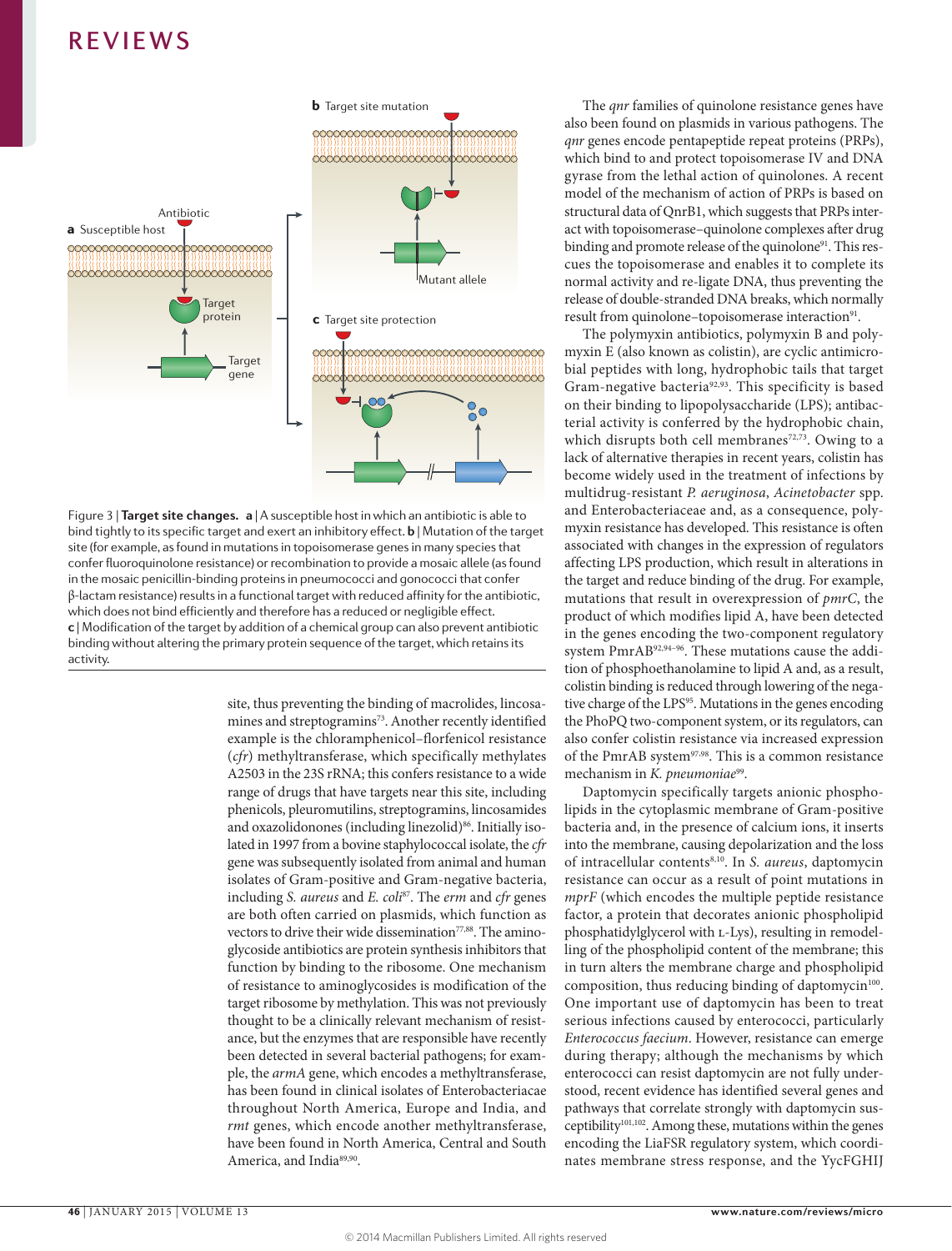

that is efficiently inhibited by an antibiotic. **b** | Acquisition and production of an enzyme Figure 4 | **Direct interactions with antibiotics. a** | A susceptible host with a target that destroys the antibiotic (for example, β-lactamases) prevents binding to the target and confers resistance. **c** | Acquisition and production of an enzyme that modifies the structure of the antibiotic (for example, aminoglycoside-modifying enzymes) can also prevent binding to the target and confer resistance.

system, which controls cell wall homeostasis, have been found in multiple isolates that show daptomycin nonsusceptibility. Some isolates contain mutations affecting both systems, which shows that they are not mutually exclusive as resistance mechanisms<sup>103</sup>. Disruption of the LiaFSR system alters phospholipid content; this results in the redistribution of cardiolipin-rich domains in the membrane, which are the primary targets for daptomycin. The removal of primary binding sites for daptomycin from the septum, which is the primary cellular target in enterococci, is thought to confer daptomycin resistance; this is a novel example of how spatial reorganization of the target can confer resistance<sup>104</sup>.

### Direct modification of antibiotics

As well as preventing antibiotics from entering the cell or altering their targets, bacteria can destroy or modify antibiotics, thus resisting their action.

*Inactivation of antibiotics by hydrolysis.* The enzymecatalysed modification of antibiotics is a major mechanism of antibiotic resistance that has been relevant since the first use of antibiotics, with the discovery of penicillinase (a β-lactamase), in 1940 (REF. 105) (FIG. 4). Thousands of enzymes have since been identified that can degrade and modify antibiotics of different classes, including β-lactams, aminoglycosides, phenicols and macrolides. There are also subclasses of enzymes that can degrade different antibiotics within the same class; for example the β-lactam antibiotics, such as penicillins, cephalosporins,

clavams, carbapenems and monobactams, are hydrolysed by a diverse range of β-lactamases<sup>106-109</sup>. The expansion of antibiotic classes to include derivatives that have improved properties has been reflected by the emergence of hydrolytic enzymes that have altered spectra of activity. The early β-lactamases, which were active against first-generation β-lactams, were followed by extended-spectrum β-lactamases (ESBLs) that have activity against oxyimino-cephalosporins<sup>110</sup>. The carriage of diverse ESBLs and carbapenemases, including the IMP (imipenemase), VIM (Verona integron encoded metallo β-lactamase), *K. pneumoniae* carbapenemase (KPC), OXA (oxacillinase) and NDM enzymes in Gram-negative bacteria such as *K. pneumoniae*, *E. coli*, *P. aeruginosa* and *A. baumannii*, has underpinned the emergence of isolates that are resistant to all β-lactam antibiotics; this has serious implications for the treatment of severe infections, particularly in hospital patients<sup>108,110,111</sup>. In some cases, the expansion of resistant bacterial clones has been responsible for increased rates of resistance, whereas in others, plasmids that carry resistance genes have spread widely. Irrespective of the mechanism, the common feature has been the rapid spread and expansion of resistance in a relatively short period of time.

There are hundreds of variants of the CTX-M genes (which encode ESBLs that are notable for their greater activity against cefotaxime than other oxyimino-βlactams). These genes are classified into different subgroups, which have resulted from the escape of genes from the chromosome of *Kluyvera* species found in soil<sup>112</sup>. This escape has been facilitated by insertion sequences, notably IS*Ecp1*, followed by transfer on conjugative plasmids into many bacterial species<sup>112</sup>. The CTX-M14 and CTX-M15 enzymes have become the most widely isolated ESBLs worldwide<sup>113,114</sup>, especially in cephalosporin-resistant *E. coli* and *K. pneumoniae*  isolates. CTX-M15-producing *K. pneumoniae* isolates are mainly a nosocomial problem, whereas CTX-M15 producing *E. coli* strains are disseminated in patients in the community<sup>115</sup>. Plasmids that belong to the IncFII incompatibility group, which is found widely in Gramnegative pathogens, have been particularly associated with the spread of  $bla_{\rm CTX\text{-}M15}$  in some cases with particular clonal lineages (for example, the ST131-H30 clone of *E. coli*)<sup>115</sup>. The *bla*<sub>CTX-M14</sub> gene is often associated with the IncK plasmid pCT in human, animal and environmental isolates of Enterobacteriaceae<sup>116-118</sup>.

As a result of the increased numbers of bacteria carrying ESBL genes, the clinical use of carbapenem antibiotics has increased over the past decade. In turn, this has been associated with increasing numbers of clinical isolates carrying β-lactamases with carbapenem-hydrolysing activity (known as carbapenemases)<sup>119-121</sup>. Carbapenemases mainly include members of the class A, B and D  $\beta$ -lactamases<sup>119-121</sup>. The hallmark of these enzymes is the ability to inactivate a broad range of β-lactams, including carbapenems and extended-spectrum cephalosporins. Although first identified on the chromosomes of single species, many carbapenemases are now plasmid-mediated and have been reported in Enterobacteriaceae, *P. aeruginosa* and *A. baumannii*121.

### Extended-spectrum β-lactamases

(ESBLs). β-lactamase enzymes that are able to hydrolyse extended-spectrum oxyimino cephalosporins.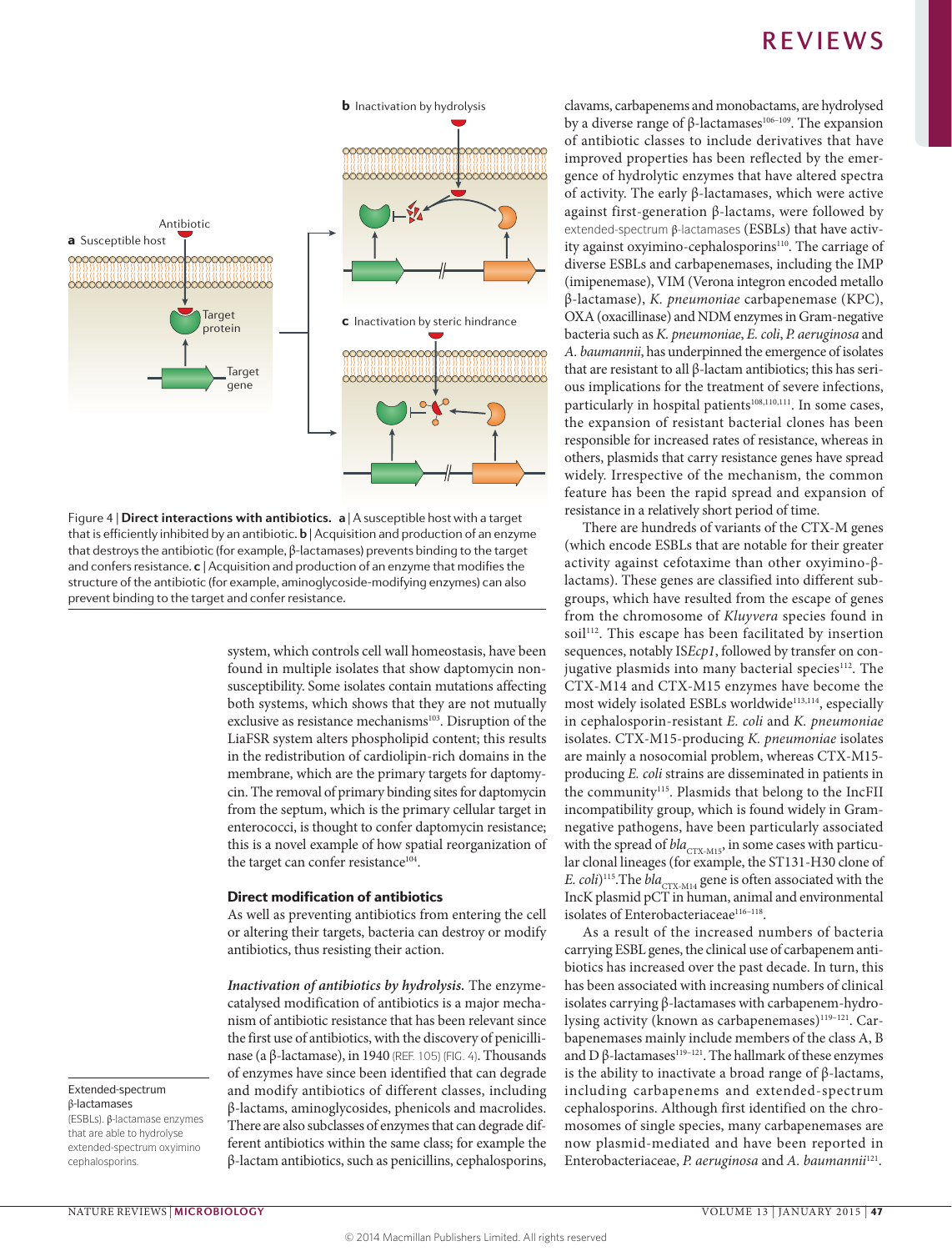The spread of carbapenemases has occurred in different ways, as exemplified by the *kpc* and *ndm* genes. The serine carbapenemase KPC was first identified in *K. pneumoniae* in 1996 (REF. 122) and has since been described in several Enterobacteriaceae123. The *kpc* gene is plasmid-borne and is associated with a dominant clone of KPC-producing *K. pneumoniae*, ST258, which is found worldwide<sup>124</sup>. This gene is often carried on the pKP-Qil plasmid or on closely related variants<sup>125</sup>, and there are several variants of the *kpc* gene that encode proteins that can be differentiated by single-amino-acid substitutions (although most retain similar activity); KPC2- and KPC3-producing strains have been responsible for outbreaks in the United States, Greece, Israel and the United Kingdom<sup>126,127</sup>. Since its first description in India in 2009 (REF. 128), the NDM carbapenemase has become one of the most widespread carbapenemases and is found in Gram-negative pathogens including *A. baumannii*, *K. pneumoniae* and *E. coli* throughout the world. NDM confers resistance to all β-lactams except aztreonam. The *ndm* genes are often found on broadhost-range conjugative plasmids belonging to several incompatibility or replicon types, including IncA, IncC, IncF, IncHI1 and IncL–IncM129–131, and in conjunction with other antibiotic-resistance genes<sup>132</sup>. Interestingly, the spread of NDM has been underpinned by the extreme mobility of the *bla*<sub>NDM</sub> gene itself, which is mediated by an IS*Aba125* element upstream of the *ndm* gene rather than by expansion of an epidemic clone of bacteria or plasmid, as seen with the *kpc* genes<sup>107</sup>. NDM-producing isolates have been found in many species: the genes are located both on plasmids and on the host chromosome and able to move between the two at high frequency<sup>107,133</sup>. Initially, infections with NDM-carrying bacteria were epidemiologically linked to the Indian subcontinent, Balkan states and Middle East<sup>107</sup>. However, recent reports have identified outbreaks that have occurred and been sustained in other parts of the world<sup>106,134</sup>.

*Inactivation of antibiotic by transfer of a chemical group.* The addition of chemical groups to vulnerable sites on the antibiotic molecule by bacterial enzymes

# Box 1 | The ancient resistome

Although much attention has been focused on antibiotic resistance in pathogens found in hospital patients and on the bacteria that are directly responsible for adverse effects on human health, the development of resistance to antibiotics is a natural ecological phenomenon and is the product of billions of years of evolution. Studies of microorganisms from pristine sites, including isolated caves and permafrost, have shown that resistance occurs in the absence of human activity $141-143$ . Most antibiotics that are used in human medicine are derived from antibiotic-producing microorganisms that expose other species in their local environment to antimicrobial molecules. This favours selection of resistance in environmental species as well as generating resistance or 'immunity' genes in the producer organisms. Although the presence of resistance in natural environments might be a natural phenomenon, it is not innocuous because this reservoir of resistance genes can be mobilized and can transfer into human pathogens<sup>144-146</sup>. Human use of antibiotics has selected for the escape of genes from the soil 'resistome' into human pathogens, as demonstrated by the presence of the same genes in soil bacteria and human bacteria. Furthermore, environmental microorganisms carry genes that encode resistance to newly licensed antibiotics, such as daptomycin, even before the first clinical use of such antibiotics $147-149$ .

causes antibiotic resistance by preventing the antibiotic from binding to its target protein as a result of steric hindrance (FIG. 4). Various different chemical groups can be transferred, including acyl, phosphate, nucleotidyl and ribitoyl groups, and the enzymes that are responsible form a large and diverse family of antibiotic-resistance enzymes<sup>135</sup>.

Aminoglycoside antibiotics are particularly susceptible to modification as they tend to be large molecules with many exposed hydroxyl and amide groups. Aminoglycoside-modifying enzymes confer high levels of resistance to the antibiotic (or antibiotics) that they modify. There are three main classes of aminoglycoside-modifying enzymes: acetyltransferases, phosphotransferases and nucleotidyltransferases. These classes are evolutionarily diverse and vary in the aminoglycosides that they can modify and in the part of the molecule that is modified<sup>136</sup>. However, recent molecular dynamic studies have suggested that all three are able to bind to aminoglycosides as their active sites mimic the target environment of the ribosomal binding cleft<sup>137</sup>. The substrate specificity is due to protein flexibility and the size of the active site, in combination with the modulation of the thermodynamic properties of the enzyme when in complex with bound substrate<sup>136</sup>. A worrying recent development is the discovery of a novel genomic island in *Campylobacter coli* isolated from broiler chickens in China: this genomic island encodes six aminoglycoside-modifying enzymes, including members of all three classes, and confers resistance to several aminoglycoside antibiotics that are used in the treatment of *Campylobacter* infections, including gentamicin $138$ .

Another recent discovery is the widespread presence of a family of rifamycin-resistance genes in Actinomycetes and pathogenic bacteria. These genes were discovered by identifying a common sequence element (rif-associated-element (RAE)) that is present in various genera of Actinomycetes upstream of rifamycinresistance genes. A bioinformatic analysis of sequences deposited in GenBank identified the presence of the RAE in a wide range of species and also identified a novel rifamycin phosphotransferase that is associated with the RAE. This use of phylogenetics and functional assays has identified a previously unknown reservoir of rifamycin-resistance genes<sup>139</sup>.

## Summary and conclusions

As a result of the widespread use of antibiotics in human medicine — as well as in animal treatment, horticulture, beekeeping, anti-fouling paints (used in the marine and oil industries) and laboratories carrying out genetic manipulation — the evolutionary pressure for the emergence of antibiotic resistance is great. Antibiotic resistance is a natural phenomenon, and bacteria have been evolving to resist the action of natural antibacterial products for billions of years (BOX 1). Although the ability of bacteria to become resistant to antibiotics has long been appreciated, our knowledge of the remarkable diversity of mechanisms involved has increased greatly in recent years. Advances in genomics, systems biology and structural biology have dissected many of the precise events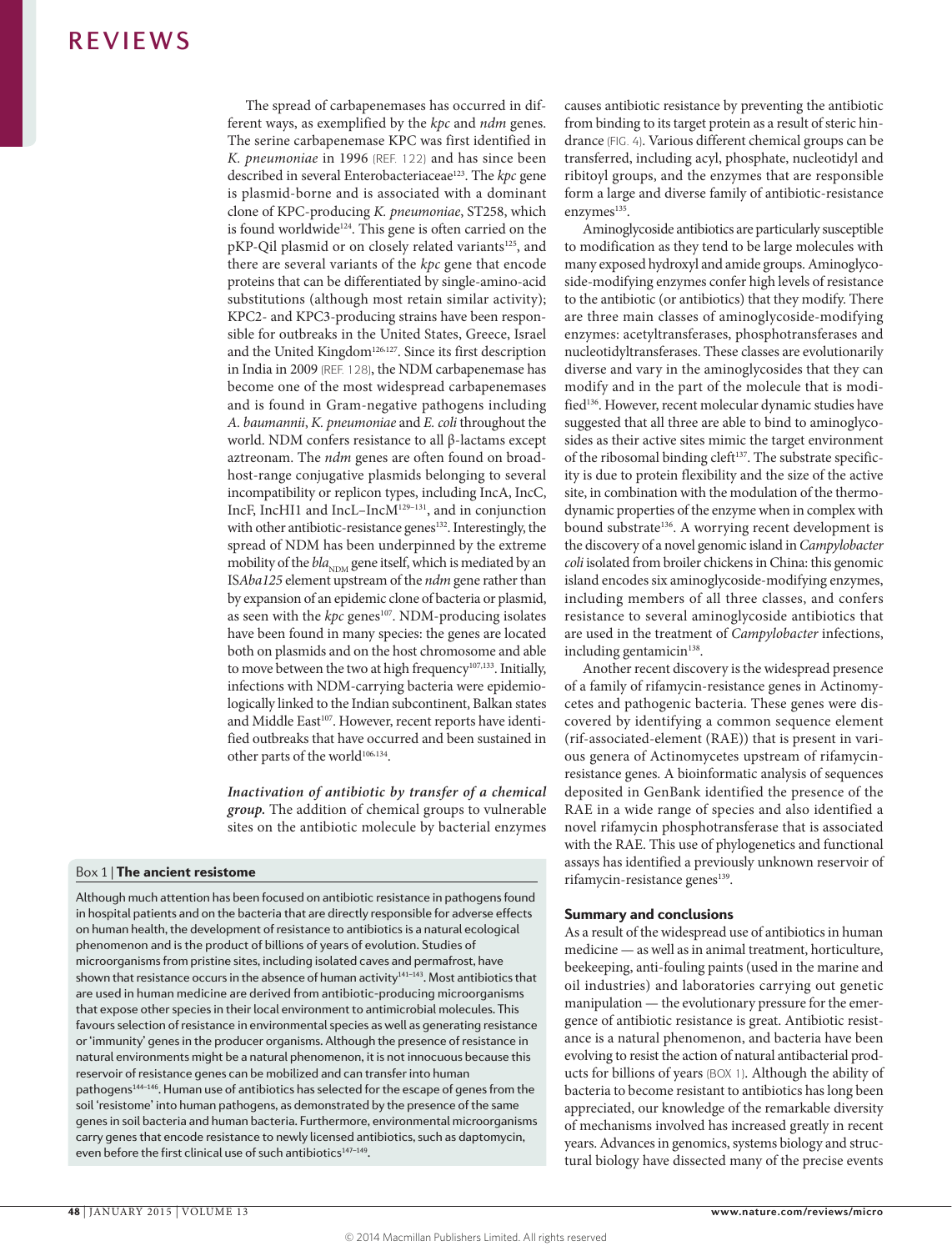underpinning resistance and will continue to provide greater understanding. This information, if used properly, should aid the discovery and development of new agents that can circumvent or neutralize existing resistance mechanisms. Indeed, increased understanding of resistance has also provided new targets for discovery; for example, inhibitors of MarA, which regulates the expression of genes that encode for MDR efflux pumps, have been identified and have been shown to limit the severity of *E. coli* infection in a mouse urinary tract infection model<sup>140</sup>.

Studies of resistance development and mechanisms of resistance must be a mandatory requirement at an early stage of drug development; such studies will enable academic institutions and industry to work together. We now have the ability to rapidly evaluate the potential for the emergence of resistance to novel drugs, identify where and when this might occur and determine the mechanisms responsible. The early identification of naturally occurring resistance mechanisms and targets that can accommodate numerous structural changes should lead to the discontinuation of the development of agents that are likely to fail in the clinic as a result of resistance. Resources could instead be focused on agents that are less likely to drop out of the pipeline for microbiological reasons. Knowledge about how and when resistance occurs and potential synergies with combinations of agents will also facilitate the development of dosing regimens that can help to minimize the emergence of resistance to current and new antibiotics, enabling these drugs to be used to best effect. This is crucial in the short term as new agents are not likely to enter widespread clinical practice in the immediate future. The challenge for the field is now to make best use of the available technologies, information and expertise to ensure the impact of resistance is fully accounted for in the urgent development of next-generation antibacterial drugs.

- 1. Walker, D. & Fowler, T. *Annual Report of the Chief Medical Officer: Volume Two, 2011: Infections and the Rise of Antimicrobial Resistance* (Department of Health, 2011).
- 2. World Economic Forum. *Global Risks 2013 Eighth Edition* [http://www.weforum.org/reports/global-risks-](http://www.weforum.org/reports/global-risks-2013-eighth-edition)[2013-eighth-edition](http://www.weforum.org/reports/global-risks-2013-eighth-edition) (2013).
- 3. World Economic Forum. *Global Risks 2014 Report* [http://www.weforum.org/reports/global-risks-2014](http://www.weforum.org/reports/global-risks-2014-report) [report](http://www.weforum.org/reports/global-risks-2014-report) (2014).
- 4. World Health Organization. *Antimicrobial Resistance: Global Report on Surveillance 2014* [http://www.who.](http://www.who.int/drugresistance/documents/surveillancereport/en/) [int/drugresistance/documents/surveillancereport/en/](http://www.who.int/drugresistance/documents/surveillancereport/en/) (2014).
- 5. Hampton, T. Report reveals scope of US antibiotic resistance threat. *JAMA* **310**, 1661–1663 (2013).
- 6. Chuanchuen, R., Karkhoff-Schweizer, R. R. & Schweizer, H. P. High-level triclosan resistance in *Pseudomonas aeruginosa* is solely a result of efflux. *Am. J. Infect. Control* **31**, 124–127 (2003).
- 7. Zhu, L., Lin, J., Ma, J., Cronan, J. E. & Wang, H. Triclosan resistance of *Pseudomonas aeruginosa* PAO1 is due to FabV, a triclosan-resistant enoyl-acyl carrier protein reductase. *Antimicrob. Agents Chemother.* **54**, 689–698 (2010).
- 8. Randall, C. P., Mariner, K. R., Chopra, I. & O'Neill, A. J. The target of daptomycin is absent from *Escherichia coli* and other Gram-negative pathogens. *Antimicrob. Agents Chemother.* **57**, 637–639 (2013).
- 9. Tsuchido, T. & Takano, M. Sensitization by heat treatment of *Escherichia coli* K-12 cells to hydrophobic antibacterial compounds. *Antimicrob. Agents Chemother.* **32**, 1680–1683 (1988).
- 10. Blake, K. L. & O'Neill, A. J. Transposon library screening for identification of genetic loci participating in intrinsic susceptibility and acquired resistance to antistaphylococcal agents. *J. Antimicrob. Chemother.*  **68**, 12–16 (2013).
- 11. Liu, A. *et al.* Antibiotic sensitivity profiles determined with an *Escherichia coli* gene knockout collection: generating an antibiotic bar code. *Antimicrob. Agents Chemother.* **54**, 1393–1403 (2010).
- 12. Barbee, L. A., Soge, O. O., Holmes, K. K. & Golden, M. R. *In vitro* synergy testing of novel antimicrobial combination therapies against *Neisseria gonorrhoeae. J. Antimicrob. Chemother.* **69**, 1572–1578 (2014).
- 13. Hornsey, M., Longshaw, C., Phee, L. & Wareham, D. W. *In vitro* activity of telavancin in combination with colistin versus Gram-negative bacterial pathogens. *Antimicrob. Agents Chemother.* **56**, 3080–3085 (2012).
- 14. Principe, L. *et al. In vitro* activity of doripenem in combination with various antimicrobials against multidrug-resistant *Acinetobacter baumannii*: possible options for the treatment of complicated infection. *Microb. Drug Resist.* **19**, 407–414 (2013).
- 15. Fernández, L. & Hancock, R. E. W. Adaptive and mutational resistance: role of porins and efflux pumps in drug resistance. *Clin. Microbiol. Rev.* **25**, 661–681  $(2012)$
- 16. Nikaido, H. Multidrug resistance in bacteria. *Annu. Rev. Biochem.* **78**, 119–146 (2009).
- 17. Wright, G. D. Molecular mechanisms of antibiotic resistance. *Chem. Commun.* **47**, 4055–4061 (2011).
- 18. Kojima, S. & Nikaido, H. Permeation rates of penicillins indicate that *Escherichia coli* porins function principally as nonspecific channels. *Proc. Natl Acad. Sci. USA* **110**, E2629–E2634 (2013).
- Vargiu, A. V. & Nikaido, H. Multidrug binding properties of the AcrB efflux pump characterized by molecular dynamics simulations. *Proc. Natl Acad. Sci. USA* **109**, 20637–20642 (2012).
- 20. Tran, Q. T., Williams, S., Farid, R., Erdemli, G. & Pearlstein, R. The translocation kinetics of antibiotics through porin OmpC: insights from structure-based solvation mapping using WaterMap. *Proteins* **81**, 291–299 (2013).
- 21. Tamber, S. & Hancock, R. E. On the mechanism of solute uptake in *Pseudomonas*. *Front. Biosci.* **8**, s472–s483 (2003).
- 22. Baroud, M. *et al.* Underlying mechanisms of carbapenem resistance in extended-spectrum β-lactamase-producing *Klebsiella pneumoniae* and *Escherichia coli* isolates at a tertiary care centre in Lebanon: role of OXA-48 and NDM-1 carbapenemases. *Int. J. Antimicrob. Agents* **41**, 75–79 (2013).
- 23. Lavigne, J. P. *et al.* An adaptive response of *Enterobacter aerogenes* to imipenem: regulation of porin balance in clinical isolates. *Int. J. Antimicrob. Agents* **41**, 130–136 (2013).
- 24. Poulou, A. *et al.* Outbreak caused by an ertapenemresistant, CTX-M-15-producing *Klebsiella pneumoniae* sequence type 101 clone carrying an OmpK36 porin variant. *J. Clin. Microbiol.* **51**, 3176–3182 (2013).
- 25. Wozniak, R. A. & Waldor, M. K. Integrative and conjugative elements: mosaic mobile genetic elements enabling dynamic lateral gene flow. *Nature Rev. Microbiol.* **8**, 552–563 (2010).
- 26. Wozniak, A. *et al.* Porin alterations present in noncarbapenemase-producing Enterobacteriaceae with high and intermediate levels of carbapenem resistance in Chile. *J. Med. Microbiol.* **61**, 1270–1279 (2012).
- 27. Novais, Â. *et al.* Spread of an OmpK36-modified ST15 *Klebsiella pneumoniae* variant during an outbreak involving multiple carbapenem-resistant Enterobacteriaceae species and clones. *Eur. J. Clin. Microbiol. Infecti. Dis.* **31**, 3057–3063 (2012).
- 28. Tangden, T., Adler, M., Cars, O., Sandegren, L. & Lowdin, E. Frequent emergence of porin-deficient subpopulations with reduced carbapenem susceptibility in ESBL-producing *Escherichia coli* during exposure to ertapenem in an *in vitro* pharmacokinetic model. *J. Antimicrob. Chemother.* **68**, 1319–1326 (2013).
- 29. Papagiannitsis, C. C. *et al.* OmpK35 and OmpK36 porin variants associated with specific sequence types of *Klebsiella pneumoniae*. *J. Chemother.* **25**, 250–254 (2013).
- 30. Floyd, J. L., Smith, K. P., Kumar, S. H., Floyd, J. T. & Varela, M. F. LmrS is a multidrug efflux pump of the

major facilitator superfamily from *Staphylococcus aureus. Antimicrob. Agents Chemother.* **54**, 5406–5412 (2010).

- 31. Hu, R. M., Liao, S. T., Huang, C. C., Huang, Y. W. & Yang, T. C. An inducible fusaric acid tripartite efflux pump contributes to the fusaric acid resistance in *Stenotrophomonas maltophilia*. *PLoS ONE* **7**, e51053 (2012).
- 32. Kim, C. *et al.* The mechanism of heterogeneous β-lactam resistance in MRSA: key role of the stringent stress response. *PLoS ONE* **8**, e82814 (2013).
- 33. Ogawa, W., Onishi, M., Ni, R., Tsuchiya, T. & Kuroda, T. Functional study of the novel multidrug efflux pump KexD from *Klebsiella pneumoniae*. *Gene* **498**, 177–182 (2012).
- 34. Dolejska, M., Villa, L., Poirel, L., Nordmann, P. & Carattoli, A. Complete sequencing of an IncHI1 plasmid encoding the carbapenemase NDM-1, the ArmA 16S RNA methylase and a resistance nodulation cell division/multidrug efflux pump. *J. Antimicrob. Chemother.* **68**, 34–39 (2013).
- 35. Piddock, L. J. Clinically relevant chromosomally encoded multidrug resistance efflux pumps in bacteria. *Clin. Microbiol. Rev.* **19**, 382–402 (2006).
- 36. Hinchliffe, P., Symmons, M. F., Hughes, C. & Koronakis, V. Structure and operation of bacterial tripartite pumps. *Annu. Rev. Microbiol.* **67**, 221–242 (2013).
- 37. Ruggerone, P., Murakami, S., Pos, K. M. & Vargiu, A. V. RND efflux pumps: structural information translated into function and inhibition mechanisms. *Curr. Top. Med. Chem.* **13**, 3079–3100 (2013).
- 38. Eicher, T. *et al.* Transport of drugs by the multidrug transporter AcrB involves an access and a deep binding pocket that are separated by a switch-loop. *Proc. Natl Acad. Sci. USA* **109**, 5687–5692 (2012).
- 39. Hung, L.-W. *et al.* Crystal structure of AcrB complexed with linezolid at 3.5 Å resolution. *J. Struct. Funct. Genom.* **14**, 71–75 (2013).
- 40. Murakami, S., Nakashima, R., Yamashita, E., Matsumoto, T. & Yamaguchi, A. Crystal structures of a multidrug transporter reveal a functionally rotating mechanism. *Nature* **443**, 173–179 (2006).
- 41. Nakashima, R., Sakurai, K., Yamasaki, S., Nishino, K. & Yamaguchi, A. Structures of the multidrug exporter AcrB reveal a proximal multisite drug-binding pocket. *Nature* **480**, 565–569 (2011).
- 42. Su, C.-C. *et al.* Crystal structure of the CusBA heavymetal efflux complex of *Escherichia coli. Nature* **470**, 558–562 (2011).
- 43. Du, D. *et al.* Structure of the AcrAB-TolC multidrug efflux pump. *Nature* **509**, 512–515 (2014). **This article describes the first structure based on data from a complete tripartite efflux system and determines the stoichiometry of the system and key interactions between residues.**
- 44. Symmons, M. F., Bokma, E., Koronakis, E., Hughes, C. & Koronakis, V. The assembled structure of a complete tripartite bacterial multidrug efflux pump. *Proc. Natl Acad. Sci. USA* **106**, 7173–7178 (2009).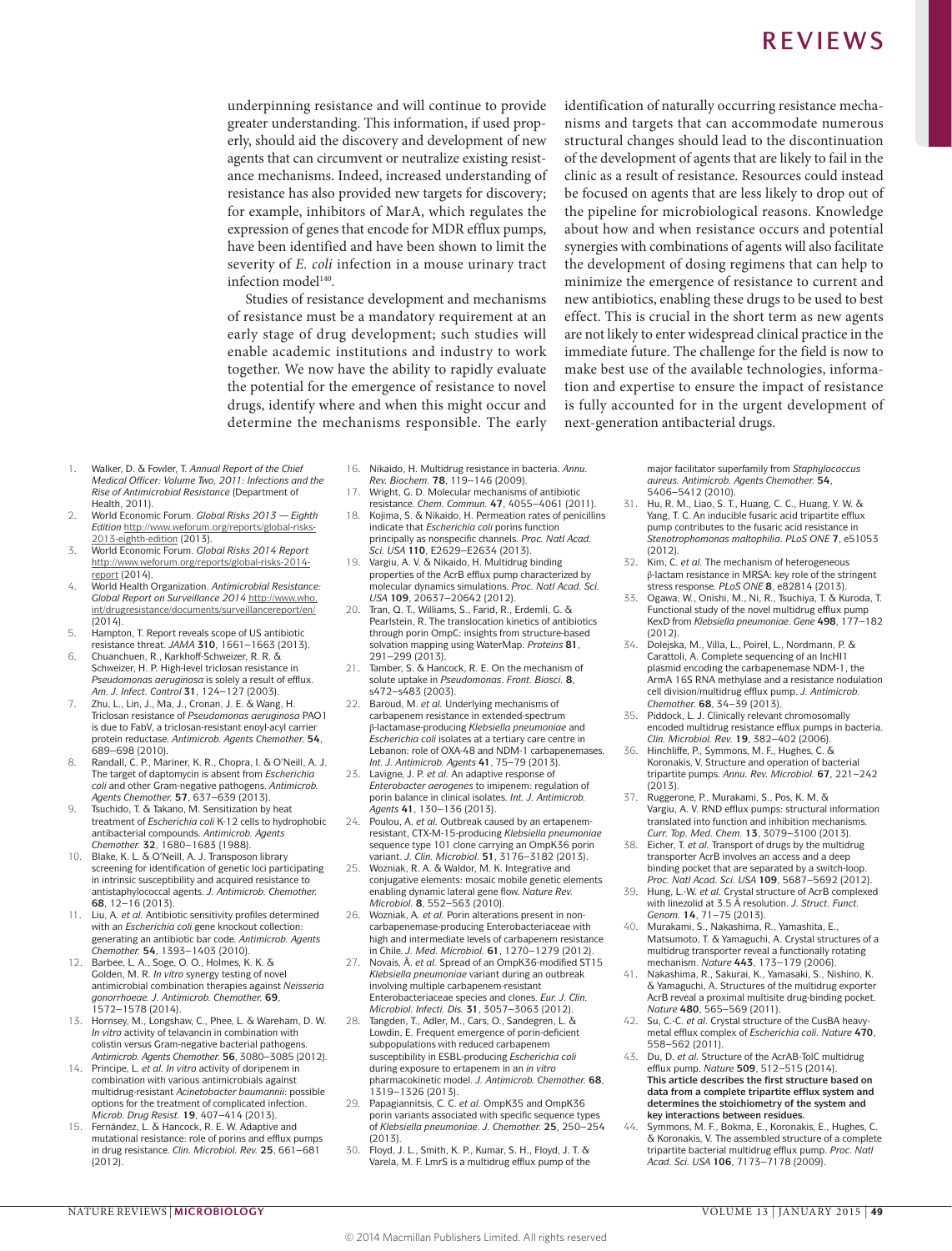- 45. Janganan, T. K., Bavro, V. N., Zhang, L., Borges-Walmsley, M. I. & Walmsley, A. R. Tripartite efflux pumps: energy is required for dissociation, but not assembly or opening of the outer membrane channel of the pump. *Mol. Microbiol.* **88**, 590–602 (2013).
- 46. Janganan, T. K. *et al.* Evidence for the assembly of a bacterial tripartite multidrug pump with a stoichiometry of 3:6:3. *J. Biol. Chem.* **286**, 26900–26912 (2011).
- 47. Stegmeier, J. F., Polleichtner, G., Brandes, N., Hotz, C. & Andersen, C. Importance of the adaptor (membrane fusion) protein hairpin domain for the functionality of multidrug efflux pumps. *Biochemistry* **45**, 10303–10312 (2006).
- 48. Yum, S. *et al.* Crystal structure of the periplasmic component of a tripartite macrolide-specific efflux pump. *J. Mol. Biol.* **387**, 1286–1297 (2009).
- 49. Everett, M. J., Jin, Y. F., Ricci, V. & Piddock, L. J. Contributions of individual mechanisms to fluoroquinolone resistance in 36 *Escherichia coli* strains isolated from humans and animals. *Antimicrob. Agents Chemother.* **40**, 2380–2386 (1996).
- 50. Kosmidis, C. *et al.* Expression of multidrug resistance efflux pump genes in clinical and environmental isolates of *Staphylococcus aureus. Int. J. Antimicrob. Agents* **40**, 204–209 (2012). 51. Pumbwe, L. & Piddock, L. J. V. Two efflux systems
- expressed simultaneously in multidrug-resistant *Pseudomonas aeruginosa. Antimicrob. Agents Chemother.* **44**, 2861–2864 (2000).
- 52. Zalucki, Y. M., Dhulipala, V. & Shafer, W. M. Dueling regulatory properties of a transcriptional activator (MtrA) and repressor (MtrR) that control efflux pump gene expression in *Neisseria gonorrhoeae. mBio* **3**, e00446-12 (2012).
- 53. Bailey, A. M. *et al.* RamA, a member of the AraC/XylS family, influences both virulence and efflux in *Salmonella enterica* serovar Typhimurium. *J. Bacteriol.*  **192**, 1607–1616 (2010).
- 54. Abouzeed, Y. M., Baucheron, S. & Cloeckaert, A. *ramR* mutations involved in efflux-mediated multidrug resistance in *Salmonella enterica* serovar Typhimurium. *Antimicrob. Agents Chemother.* **52**, 2428–2434 (2008).
- 55. Alekshun, M. N. & Levy, S. B. Regulation of chromosomally mediated multiple antibiotic resistance: the *mar* regulon. *Antimicrob. Agents Chemother.* **41**, 2067–2075 (1997).
- 56. Baucheron, S. *et al. ramR* mutations affecting fluoroquinolone susceptibility in epidemic multidrugresistant salmonella enterica serovar kentucky ST198*. Front. Microbiol.* **4**, 213 (2013).
- 57. Baucheron, S. *et al.* Bile-mediated activation of the *acrAB* and *tolC* multidrug efflux genes occurs mainly through transcriptional derepression of *ramA* in *Salmonella enterica* serovar Typhimurium. *J. Antimicrob. Chemother.* **69**, 2400–2406 (2014).
- 58. Schindler, B. D. *et al.* Functional consequences of substitution mutations in MepR, a repressor of the *Staphylococcus aureus mepA* multidrug efflux pump gene. *J. Bacteriol.* **195**, 3651–3662 (2013).
- 59. Pomposiello, P. J., Bennik, M. H. & Demple, B. Genome-wide transcriptional profiling of the *Escherichia coli* responses to superoxide stress and sodium salicylate. *J. Bacteriol.* **183**, 3890–3902 (2001).
- Kaatz, G. W., Thyagarajan, R. V. & Seo, S. M. Effect of promoter region mutations and *mgrA* overexpression on transcription of *norA*, which encodes a *Staphylococcus aureus* multidrug efflux transporter. *Antimicrob. Agents Chemother.* **49**, 161–169 (2005).
- 61. Kaczmarek, F. S. *et al.* Genetic and molecular characterization of β-lactamase-negative ampicillinresistant *Haemophilus influenza*e with unusually high resistance to ampicillin. *Antimicrob. Agents Chemother.*  **48**, 1630–1639 (2004).
- 62. Olliver, A., Vallé, M., Chaslus-Dancla, E. & Cloeckaert, A. Role of an *acrR* mutation in multidrug resistance of *in vitro*-selected fluoroquinolone-resistant mutants of *Salmonella enterica* serovar Typhimurium. *FEMS*
- *Microbiol. Lett.* **238**, 267–272 (2004). 63. van der Straaten, T., Janssen, R., Mevius, D. J. & van Dissel, J. T. *Salmonella* gene *rma* (*ramA*) and multipledrug-resistant *Salmonella enterica* serovar typhimurium. *Antimicrob. Agents Chemother.* **48**, 2292–2294 (2004).
- 64. Warner, D. M., Shafer, W. M. & Jerse, A. E. Clinically relevant mutations that cause derepression of the *Neisseria gonorrhoeae* MtrC–MtrD–MtrE efflux pump system confer different levels of antimicrobial resistance and *in vivo* fitness. *Mol. Microbiol.* **70**, 462–478 (2008).
- 65. Webber, M. A. & Piddock, L. J. V. Absence of mutations in *marRAB* or *soxRS* in *acrB*-overexpressing fluoroquinolone-resistant clinical and veterinary isolates of *Escherichia coli. Antimicrob. Agents Chemother.* **45**, 1550–1552 (2001).
- 66. Webber, M. A., Talukder, A. & Piddock, L. J. V. Contribution of mutation at amino acid 45 of AcrR to *acrB* expression and ciprofloxacin resistance in clinical and veterinary *Escherichia coli* Isolates. *Antimicrob. Agents Chemother.* **49**, 4390–4392 (2005).
- 67. Hirakawa, H., Inazumi, Y., Masaki, T., Hirata, T. & Yamaguchi, A. Indole induces the expression of multidrug exporter genes in *Escherichia coli. Mol. Microbiol.* **55**, 1113–1126 (2005).
- 68. Nikaido, E. *et al.* Effects of indole on drug resistance and virulence of *Salmonella enterica* serovar Typhimurium revealed by genome-wide analyses. *Gut Pathog.* **4**, 5 (2012).
- 69. Nikaido, E., Shirosaka, I., Yamaguchi, A. & Nishino, K. Regulation of the AcrAB multidrug efflux pump in *Salmonella enterica* serovar Typhimurium in response to indole and paraquat. *Microbiology* **157**, 648–655 (2011).
- 70. Deng, X. *et al.* Expression of multidrug resistance efflux pump gene norA is iron responsive in *Staphylococcus aureus. J. Bacteriol.* **194**, 1753–1762  $(2012)$
- 71. Mercante, A. D. *et al.* MpeR regulates the *mtr* efflux locus in *Neisseria gonorrhoeae* and modulates antimicrobial resistance by an iron-responsive mechanism. *Antimicrob. Agents Chemother.* **56**, 1491–1501 (2012).
- 72. Wang, K. *et al.* The expression of ABC efflux pump, Rv1217c–Rv1218c, and its association with multidrug resistance of *Mycobacterium tuberculosis* in China. *Curr. Microbiol.* **66**, 222–226 (2013).
- 73. Kumar, N. *et al.* Crystal structure of the transcriptional regulator Rv1219c of *Mycobacterium tuberculosis*. *Protein Sci.* **23**, 423–432 (2014).
- 74. Yamasaki, S. *et al.* The crystal structure of multidrugresistance regulator RamR with multiple drugs*.*
- *Nature Commun.* **4**, 2078 (2013). 75. Billal, D. S., Feng, J., Leprohon, P., Legare, D. & Ouellette, M. Whole genome analysis of linezolid resistance in *Streptococcus pneumoniae* reveals resistance and compensatory mutations. *BMC Genomics* **12**, 512 (2011).
- 76. Gao, W. *et al.* Two novel point mutations in clinical *Staphylococcus aureus* reduce linezolid susceptibility and switch on the stringent response to promote persistent infection. *PLoS Pathog.* **6**, e1000944  $(2010)$ .
- 77. Leclercq, R. Mechanisms of resistance to macrolides and lincosamides: nature of the resistance elements and their clinical implications. *Clin. Infect. Dis.* **34**, 482–492 (2002).
- 78. Unemo, M. *et al.* High-level cefixime- and ceftriaxoneresistant *Neisseria gonorrhoeae* in France: novel *penA* mosaic allele in a successful international clone causes treatment failure. *Antimicrob. Agents Chemother.* **56**, 1273–1280 (2012).
- 79. Katayama, Y., Ito, T. & Hiramatsu, K. A new class of genetic element, *staphylococcus* cassette chromosome *mec*, encodes methicillin resistance in *Staphylococcus aureus. Antimicrob. Agents Chemother.* **44**, 1549–1555 (2000).
- Shore, A. C. *et al.* Detection of staphylococcal cassette chromosome *mec* type XI carrying highly divergent *mecA*, *mecI*, *mecR1*, *blaZ*, and *ccr* genes in human clinical isolates of clonal complex 130 methicillinresistant *Staphylococcus aureus. Antimicrob. Agents Chemother.* **55**, 3765–3773 (2011).
- 81. Garcia-Ãlvarez, L. *et al.* Meticillin-resistant *Staphylococcus aureus* with a novel *mecA* homologue in human and bovine populations in the UK and Denmark: a descriptive study. *Lancet Infect. Dis.* **11**, 595–603 (2011).

#### **This paper reports the identification of a new allele that is undetectable by conventional diagnostic tests.**

- 82. Shore, A. C. & Coleman, D. C. Staphylococcal cassette chromosome *mec*: recent advances and new insights. *Int. J. Med. Microbiol.* **303**, 350–359 (2013).
- Stegger, M. et al. Rapid detection, differentiation and typing of methicillin-resistant *Staphylococcus aureus* harbouring either *mecA* or the new *mecA* homologue *mecALGA251*. *Clin. Microbiol. Infect*. **18**, 395–400 (2012).
- 84. Cartwright, E. J. P. *et al.* Use of vitek 2 antimicrobial susceptibility profile to identify *mecC* in methicillin-

resistant *Staphylococcus aureus. J. Clin. Microbiol.*  **51**, 2732–2734 (2013).

- 85. Skov, R. *et al.* Phenotypic detection of *mecC*-MRSA: cefoxitin is more reliable than oxacillin. *J. Antimicrob. Chemother.* **69**, 133–135 (2014).
- 86. Long, K. S., Poehlsgaard, J., Kehrenberg, C., Schwarz, S. & Vester, B. The *Cfr* rRNA methyltransferase confers resistance to Phenicols, Lincosamides, Oxazolidinones, Pleuromutilins, and Streptogramin A antibiotics. *Antimicrob. Agents Chemother.* **50**, 2500–2505 (2006).
- Shen, J., Wang, Y. & Schwarz, S. Presence and dissemination of the multiresistance gene *cfr* in Grampositive and Gram-negative bacteria. *J. Antimicrob. Chemother.* **68**, 1697–1706 (2013).
- 88. Zhang, W. J. *et al.* Characterization of the IncA/C plasmid pSCEC2 from *Escherichia coli* of swine origin that harbours the multiresistance gene *cfr*. *J. Antimicrob. Chemother.* **69**, 385–389 (2014).
- 89. Fritsche, T. R., Castanheira, M., Miller, G. H., Jones, R. N. & Armstrong, E. S. Detection of methyltransferases conferring high-level resistance to aminoglycosides in Enterobacteriaceae from Europe, North America, and Latin America. *Antimicrob. Agents Chemother.* **52**, 1843–1845 (2008).
- 90. Hidalgo, L. *et al.* Association of the novel aminoglycoside resistance determinant RmtF with NDM carbapenemase in Enterobacteriaceae isolated in India and the UK. *J. Antimicrob. Chemother.* **68**, 1543–1550 (2013).
- 91. Vetting, M. W. *et al.* Structure of QnrB1, a plasmidmediated fluoroquinolone resistance factor. *J. Biol. Chem.* **286**, 25265–25273 (2011).
- 92. Cai, Y., Chai, D., Wang, R., Liang, B. & Bai, N. Colistin resistance of *Acinetobacter baumannii*: clinical reports, mechanisms and antimicrobial strategies. *J. Antimicrob. Chemother.* **67**, 1607–1615  $(2012)$
- 93. Lim, L. M. *et al.* Resurgence of colistin: a review of resistance, toxicity, pharmacodynamics, and dosing. *Pharmacotherapy* **30**, 1279–1291 (2010).
- 94. Adams, M. D. *et al.* Resistance to colistin in *Acinetobacter baumannii* associated with mutations in the PmrAB two-component system. *Antimicrob. Agents Chemother.* **53**, 3628–3634 (2009).
- 95. Beceiro, A. *et al.* Phosphoethanolamine modification of lipid A in colistin-resistant variants of *Acinetobacter baumannii* mediated by the *pmrAB* two-component regulatory system. *Antimicrob. Agents Chemother.* **55**, 3370–3379 (2011).
- Fernandez, L. et al. Adaptive resistance to the "last hope" antibiotics polymyxin B and colistin in *Pseudomonas aeruginosa* is mediated by the novel two-component regulatory system ParR–ParS. *Antimicrob. Agents Chemother.* **54**, 3372–3382 (2010).
- Miller, A. K. et al. PhoQ mutations promote lipid A modification and polymyxin resistance of *Pseudomonas aeruginosa* found in colistin-treated cystic fibrosis patients. *Antimicrob. Agents Chemother.*  **55**, 5761–5769 (2011).
- 98. Cannatelli, A. *et al. In vivo* emergence of colistin resistance in *Klebsiella pneumoniae* producing KPCtype carbapenemases mediated by insertional inactivation of the PhoQ/PhoP *mgrB* regulator. *Antimicrob. Agents Chemother.* **57**, 5521–5526 (2013).
- 99. Cannatelli, A. *et al.* MgrB inactivation is a common mechanism of colistin resistance in KPC carbapenemase-producing *Klebsiella pneumoniae* of clinical origin*. Antimicrob. Agents Chemother.* **58**, 5696–5703 (2014).
- 100. Mishra, N. N. *et al.* Emergence of daptomycin resistance in daptomycin-naive rabbits with methicillinresistant *Staphylococcus aureus* prosthetic joint infection is associated with resistance to host defense cationic peptides and *mprF* polymorphisms. *PLoS ONE*  **8**, e71151 (2013).
- 101. Davlieva, M., Zhang, W., Arias, C. A. & Shamoo, Y. Biochemical characterization of cardiolipin synthase mutations associated with daptomycin resistance in enterococci. *Antimicrob. Agents Chemother.* **57**, 289–296 (2013).
- 102. Miller, C. *et al.* Adaptation of *Enterococcus faecalis* to daptomycin reveals an ordered progression to resistance. *Antimicrob. Agents Chemother.* **57**, 5373–5383 (2013).
- 103. Diaz, L. *et al.* Whole-genome analyses of *Enterococcus faecium* isolates with diverse daptomycin MICs. *Antimicrob. Agents Chemother.* **58**, 4527–4534 (2014).